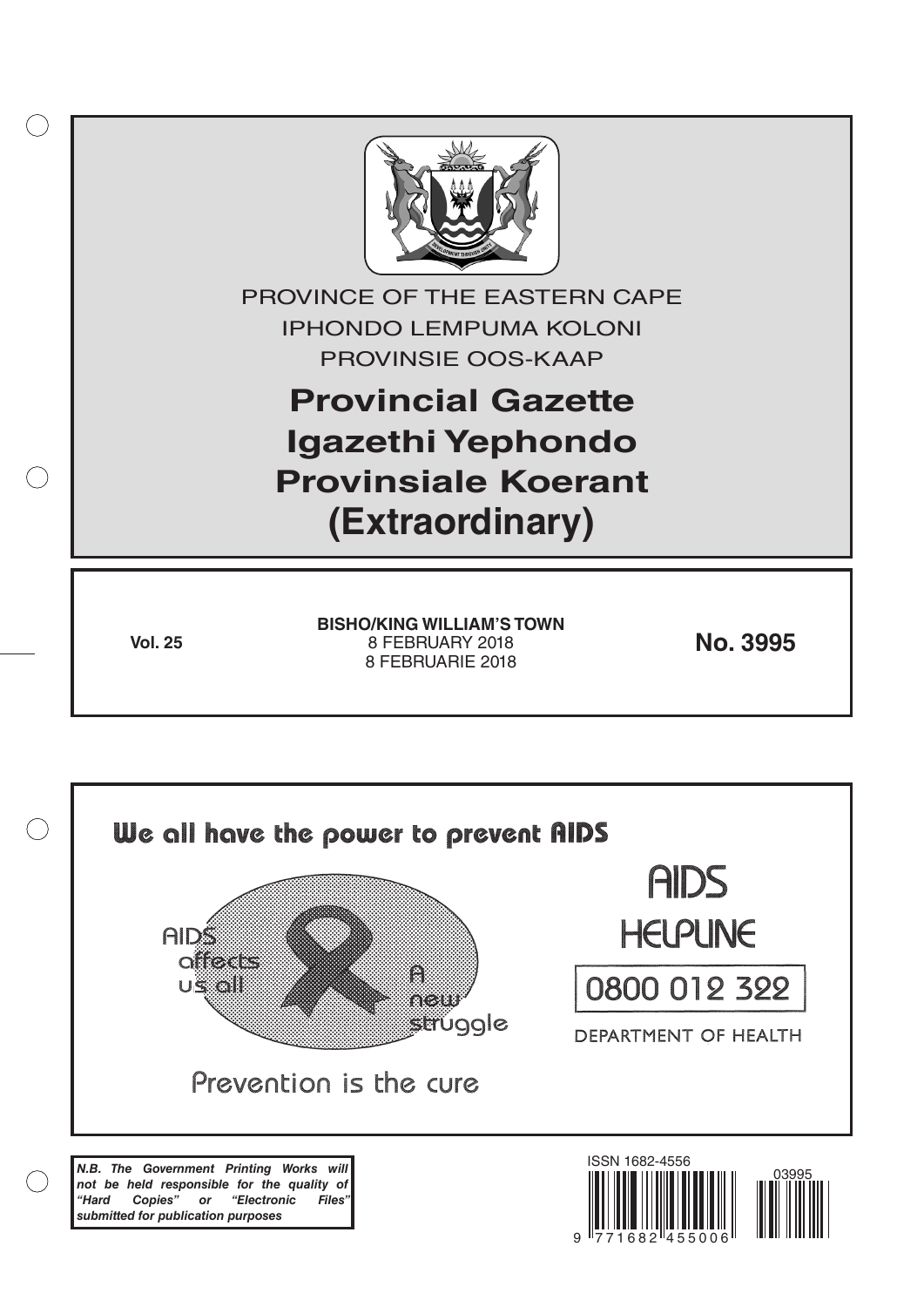# **IMPORTANT NOTICE:**

**The GovernmenT PrinTinG Works Will noT be held resPonsible for any errors ThaT miGhT occur due To The submission of incomPleTe / incorrecT / illeGible coPy.**

**no fuTure queries Will be handled in connecTion WiTh The above.**

## **CONTENTS**

|    |                                                                                                  | Gazette<br>No. | Page<br>No. |
|----|--------------------------------------------------------------------------------------------------|----------------|-------------|
|    | LOCAL AUTHORITY NOTICES • PLAASLIKE OWERHEIDS KENNISGEWINGS                                      |                |             |
| 21 | Spatial Planning and Land Use Management By-law, 2016: Erf 208, Erf 1509, Aston Bay and Erf 660, | 3995           |             |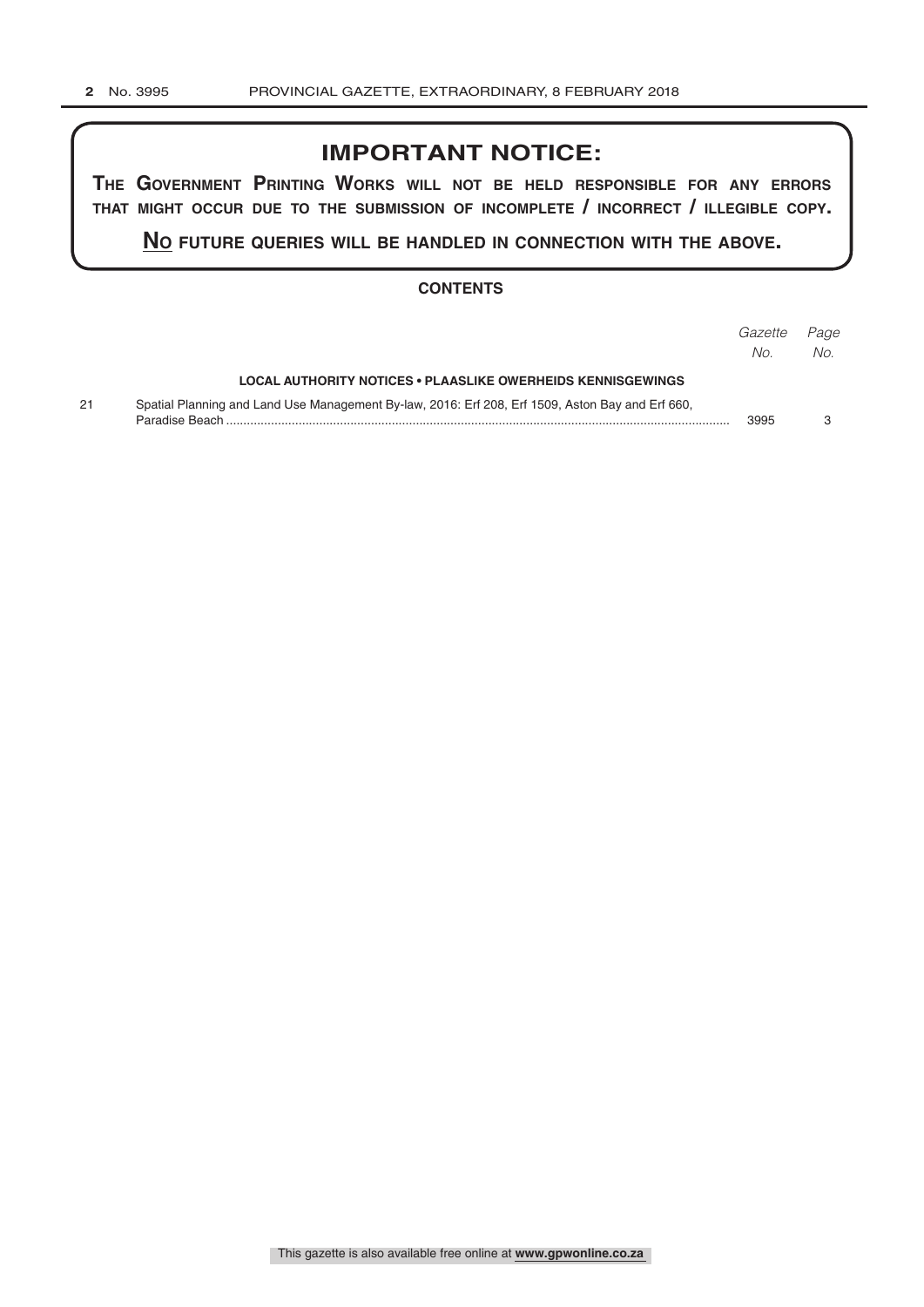## Local Authority Notices • Plaaslike Owerheids Kennisgewings

## **LOCAL AUTHORITY NOTICE 21 OF 2018**

## **PROVINCIAL NOTICE NO 174/2017**

### **EASTERN CAPE PROVINCE**

### **KOUGA MUNICIPALITY (EC 108)**

#### **REMOVAL OF RESTRICTIVE CONDITIONS**

#### **ERF 208, ASTON BAY**

#### **SPATIAL PLANNING AND LAND USE MANAGEMENT BY-LAW, 2016: KOUGA MUNICIPALITY**

Notice is hereby given that the Municipal Planning Tribunal on 28 September 2017, removed Condition 7 applicable to Erf 208, Aston Bay as contained in Certificate of Consolidation Title T60060/2002 in terms of Section 69 of the Spatial Planning and Land Use Management By-Law, 2016: Kouga Municipality

## **---------------------------------------------------------------------------------------------**

## **ERF 1509, ASTON BAY**

## **SPATIAL PLANNING AND LAND USE MANAGEMENT BY-LAW, 2016: KOUGA MUNICIPALITY**

Notice is hereby given that the Municipal Planning Tribunal on 28 September 2017, removed conditions 6b(i) & (ii) applicable to Erf 1509, Aston Bay as contained in Certificate of Consolidation Title T41283/2014 in terms of Section 69 of the Spatial Planning and Land Use Management By-Law, 2016: Kouga Municipality

#### ---------------------------------------------------------------------------------------------------------------------- **ERF 660, PARADISE BEACH**

## **SPATIAL PLANNING AND LAND USE MANAGEMENT BY-LAW, 2016: KOUGA MUNICIPALITY**

Notice is hereby given that the Municipal Planning Tribunal on 28 September 2017, removed conditions E7(a)(i) & E7(a)(ii) applicable to Erf 660, Paradise Beach as contained in Certificate of Consolidation Title T10116/2016 in terms of Section 69 of the Spatial Planning and Land Use Management By-Law, 2016: Kouga Municipality.

| C. DU PLESSIS            | <b>P.O. BOX 21</b>  |
|--------------------------|---------------------|
| <b>MUNICIPAL MANAGER</b> | <b>JEFFREYS BAY</b> |
|                          | 6330                |

**For Publication:**